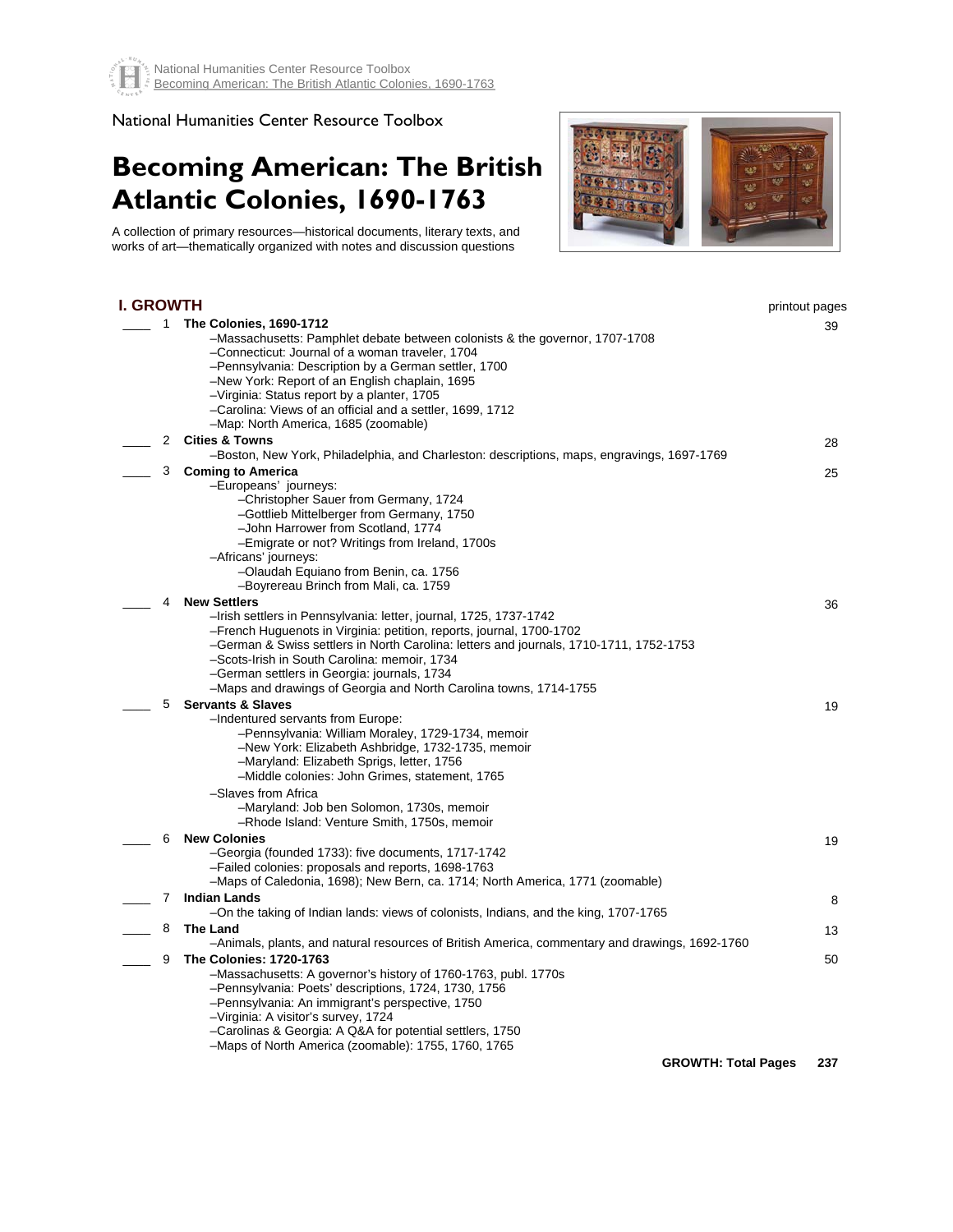## **II. PEOPLES**

|                  | 1 | <b>Europeans I: British</b><br>-Benjamin Franklin, Autobiography, selections on his young adult life, 1720s-1730s<br>-William Moraley, The Infortunate, memoir, 1743; selections on his young adult life, 1729-1734<br>-Portraits of Benjamin Franklin (by R. Feke, 1736-1748) and of John Larrabee (by J. Badger, ca. 1750)                                                                                                                          | 19  |
|------------------|---|-------------------------------------------------------------------------------------------------------------------------------------------------------------------------------------------------------------------------------------------------------------------------------------------------------------------------------------------------------------------------------------------------------------------------------------------------------|-----|
|                  | 2 | <b>Europeans II: The Continent</b><br>-Non-British immigrants in British America: selections from letters, memoirs, and records, 1687-1758                                                                                                                                                                                                                                                                                                            | 10  |
|                  | 3 | <b>Native Americans</b><br>-Indians and colonists view each other: selections from journals, letters, memoirs, etc., 1710-1760<br>-Samson Occom (Mohegan), on becoming a Christian minister (1730s/40s), memoir, 1768<br>-Oil portraits of four Iroquois leaders, by John Verelst, 1710<br>-Oil portraits of two Lenni Lenape leaders, by Gustavus Hesselius, 1735<br>-Watercolors and sketches of Yuchi Indians, Georgia, by P. G. F. von Reck, 1736 | 19  |
|                  | 4 | <b>African Americans</b><br>-Black & white colonial Americans view each other: selections from journals, narratives, etc., 1696-1798<br>-Three depictions of African American by white artists, 1710-1761<br>-Two views of the Stono Rebellion: white, 1739; black, ca. 1937                                                                                                                                                                          | 14  |
|                  | 5 | <b>Women</b> (British ancestry)<br>-Mary Cooper, Long Island, New York farmwife; diary, 1768-1773<br>-Eliza Lucas Pinckney, South Carolina plantation wife/manager; letters, 1739-1762<br>-Mary Jemison, captive and adoptee of Seneca Indians; narrative, 1758-1780s<br>-Elizabeth Ashbridge, indentured servant and Quaker convert; narrative, 1730s<br>-Jane Turell, Massachusetts daughter/wife/mother; poems and letters, ca. 1727-1735          | 31  |
|                  | 6 | <b>Diversity</b><br>-On the colonies' religious and ethnic diversity: commentary from letters, journals, etc., 1698-1769<br>-The Van Bergen overmantel, oil on wood, attributed to John Heaten, New York, ca. 1728-1738                                                                                                                                                                                                                               | 12  |
|                  |   | <b>PEOPLES: Total Pages</b>                                                                                                                                                                                                                                                                                                                                                                                                                           | 105 |
|                  |   | <b>III. ECONOMIES</b>                                                                                                                                                                                                                                                                                                                                                                                                                                 |     |
|                  | 1 | <b>Commerce I: Empire</b><br>-American perspectives on the colonies' commercial ties with Great Britain: William Clarke, Observations,<br>with appendix: Benjamin Franklin, Observations, written 1751<br>-European perspectives on Great Britain's ties with the colonies: five views, 1699-1760<br>-Herman Moll, This Map of North America, 1715 (zoomable)                                                                                         | 15  |
|                  | 2 | <b>Commerce II: Colonies</b><br>-Snapshots of colonial economies: selections, 1705-1762<br>-Rev. Cotton Mather, Theopolis Americana [God's City: America]. An Essay against the Corruptions<br>of the Market-Place, sermon, 1709                                                                                                                                                                                                                      | 16  |
|                  | 3 | <b>Merchants</b><br>-Satirized in poetry: Ebenezer Cooke, "The Sot-Weed Factor," poem, 1707<br>-Satirized in dialogue: Lewis Morris, Dialogue Concerning Trade, 1726<br>-Satirized in art: George Roupell, Mr. Peter Manigault and His Friends, ink drawing, ca. 1760<br>John Greenwood, Sea Captains Carousing in Surinam, oil, ca. 1752-1758                                                                                                        | 27  |
|                  | 4 | <b>Consumers</b><br>-Benjamin Franklin on wealth, luxury, and virtue: selections, 1727-1784<br>-Luxury consumer goods by American & European artisans; and residential interiors, ca. 1695-ca. 1765                                                                                                                                                                                                                                                   | 18  |
|                  | 5 | <b>Planters</b><br>-Diary of William Byrd II of Virginia, selections, 1709-1712<br>-Diary of Landon Carter of Virginia, selections, 1758<br>-Portraits of William Byrd II, and of "Virginia's Colonial Dynasties," ca. 1697-1773: online exhibition                                                                                                                                                                                                   | 16  |
|                  | 6 | <b>Servitude</b><br>-On the two forms of servitude, slaves & indentured servants: views of five white Europeans, 1705-1750                                                                                                                                                                                                                                                                                                                            | 11  |
|                  |   | <b>ECONOMIES: Total Pages</b>                                                                                                                                                                                                                                                                                                                                                                                                                         | 103 |
| <b>IV. IDEAS</b> |   |                                                                                                                                                                                                                                                                                                                                                                                                                                                       |     |
|                  | 1 | <b>Religion I: Religion and Reason</b><br>-On religion and reason: Puritan sermons and essays, 1720s<br>-On God and earthquakes: Puritan sermons and publications, 1727, 1755                                                                                                                                                                                                                                                                         | 16  |

–On God, earthquakes, electricity, and faith: Puritan sermons, letters, and publications, 1755

\_\_\_\_ 2 **Religion II: The Great Awakening** 

- –George Whitefield revivals described, 1739-1765 –Puritan clergymen debate revivalism, 1740-45
- –Poems on revivalists (3), 1739-1771

14